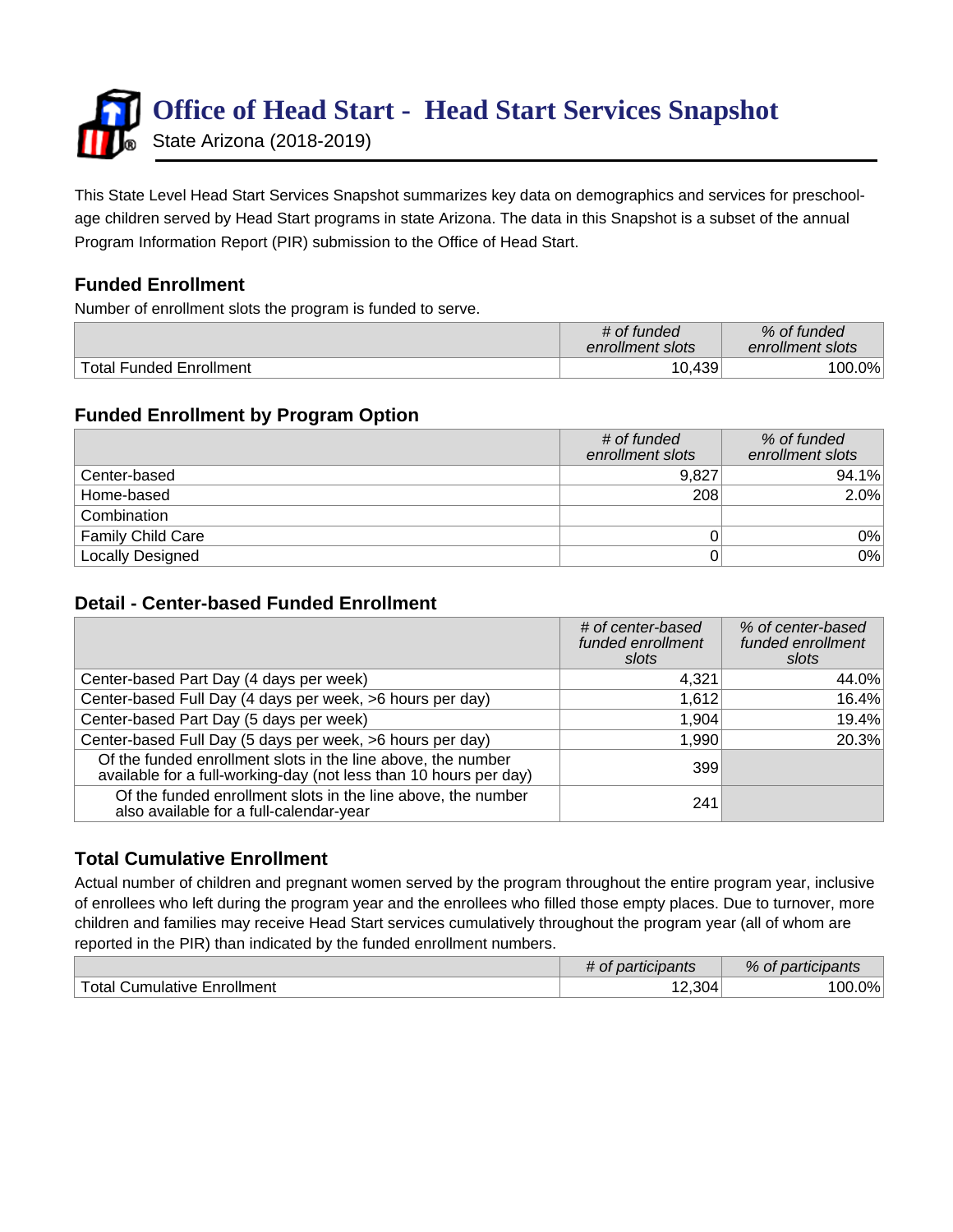### **Participants By Age**

Children's ages for this program year are reported as of the date used by the local school system in determining eligibility for public school.

|            | # of participants | % of participants |
|------------|-------------------|-------------------|
| 2 Year Old | 201               | $.6\%$            |
| 3 Year Old | 4.711             | 38.3%             |
| 4 Year Old | 7,312             | 59.4%             |
| 5 Year Old | 80 <sub>1</sub>   | $0.7\%$           |

#### **Homelessness Services**

|                                                                                                   | # of children | % of children |
|---------------------------------------------------------------------------------------------------|---------------|---------------|
| Total number of children experiencing homelessness that were<br>served during the enrollment year | 398           | 3.2%          |

#### **Foster Care**

|                                                                                               | # of children | % of children |
|-----------------------------------------------------------------------------------------------|---------------|---------------|
| Total number of enrolled children who were in foster care at any<br>point in the program year |               | $2.6\%$       |

#### **Prior Enrollment of Children**

Children who were enrolled previously in Early Head Start, Head Start, or some combination for at least half of the time that classes or home visits were in session.

|                          | # of children | % of children |  |  |
|--------------------------|---------------|---------------|--|--|
| Second<br>Year           | 3,139         | 5%<br>ົ       |  |  |
| Years<br>Three (or more) | Q1 5<br>ອ ເບ  | 4%            |  |  |

#### **Ethnicity And Race**

|                                     | # of<br>Hispanic or<br>Latino<br>Origin<br>participants | $%$ of<br>Hispanic or<br>Latino<br>Origin<br>participants | $#$ of Non-<br>Hispanic or<br>Non-Latino<br>Origin<br>participants | $%$ of Non- $ $<br>Hispanic or<br>Non-Latino<br>Origin<br>participants |
|-------------------------------------|---------------------------------------------------------|-----------------------------------------------------------|--------------------------------------------------------------------|------------------------------------------------------------------------|
| American Indian or Alaska Native    | 89                                                      | 0.7%                                                      | 431                                                                | 3.5%                                                                   |
| Asian                               | 6                                                       | 0.05%                                                     | 156                                                                | 1.3%                                                                   |
| <b>Black or African American</b>    | 132                                                     | 1.1%                                                      | 902                                                                | 7.3%                                                                   |
| Native Hawaiian or Pacific Islander | 13                                                      | 0.1%                                                      | 42                                                                 | 0.3%                                                                   |
| White                               | 8,123                                                   | 66.0%                                                     | 1,744                                                              | 14.2%                                                                  |
| <b>Biracial or Multi-Racial</b>     | 260                                                     | 2.1%                                                      | 353                                                                | 2.9%                                                                   |
| <b>Other Race</b>                   | 23                                                      | 0.2%                                                      | 18                                                                 | 0.1%                                                                   |
| <b>Unspecified Race</b>             | 5                                                       | 0.04%                                                     |                                                                    | 0.06%                                                                  |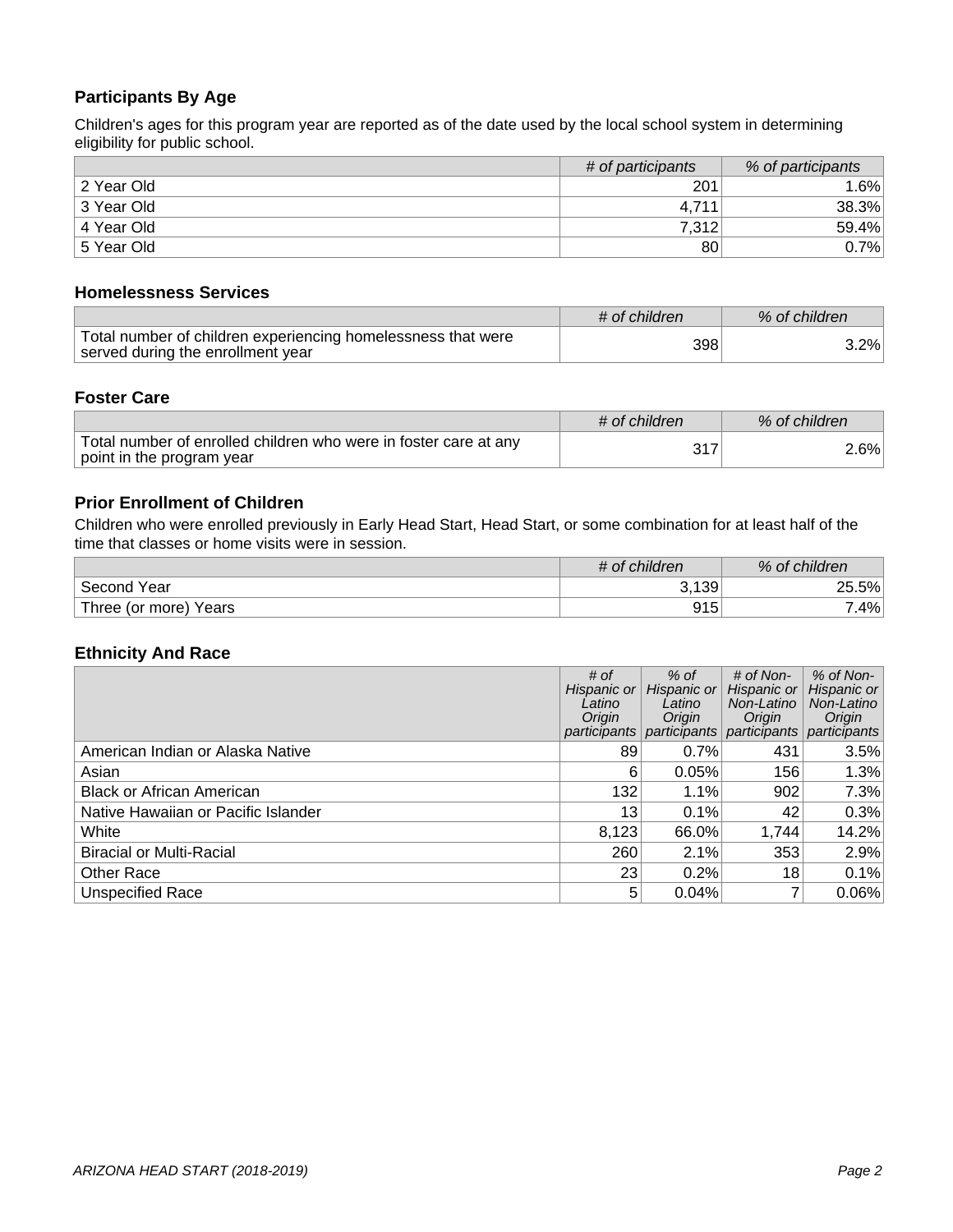# **Primary Language of Family at Home**

|                                                        | # of participants | % of participants |
|--------------------------------------------------------|-------------------|-------------------|
| English                                                | 7,219             | 58.7%             |
| Spanish                                                | 4,633             | 37.7%             |
| Central American, South American, or Mexican Languages |                   | 0.02%             |
| Caribbean Languages                                    | 3                 | 0.02%             |
| Middle Eastern or South Asian Languages                | 198               | 1.6%              |
| East Asian Languages                                   | 78                | 0.6%              |
| Native North American or Alaska Native Languages       | 5                 | 0.04%             |
| Pacific Island Languages                               | 9                 | 0.07%             |
| European or Slavic Languages                           | 11                | 0.09%             |
| African Languages                                      | 128               | 1.0%              |
| Other Languages                                        | 18                | 0.1%              |
| <b>Unspecified Languages</b>                           | 0                 | $0\%$             |

## **Health Services**

| Services to All Children at Beginning of Enrollment Year Compared to<br>End of Enrollment Year (based on Cumulative Enrollment) | # $at$<br>Beginning<br>Οt<br>Enrollment<br>Year | $%$ at<br>Beginning<br>Οt<br>Enrollment<br>Year | # at End<br>Οf<br>Year | % at End<br>Οt<br><b>Enrollment Enrollment</b><br>Year |
|---------------------------------------------------------------------------------------------------------------------------------|-------------------------------------------------|-------------------------------------------------|------------------------|--------------------------------------------------------|
| Children with health insurance                                                                                                  | 11.643                                          | 94.6%                                           | 11,801                 | 95.9%                                                  |
| Children with a medical home                                                                                                    | 11,791                                          | 95.8%                                           | 11,966                 | 97.3%                                                  |
| Children with up-to-date immunizations or all possible immunizations<br>to date, or exempt                                      | 12,022                                          | 97.7%                                           | 12.177                 | 99.0%                                                  |
| Children with a dental home                                                                                                     | 11,326                                          | 92.1%                                           | 11,619                 | 94.4%                                                  |

## **Disabilities Services**

|                                                                                                                                                           | # of children | % of children |
|-----------------------------------------------------------------------------------------------------------------------------------------------------------|---------------|---------------|
| Children with an Individualized Education Program (IEP), indicating<br>they were determined eligible to receive special education and<br>related services | 1.471         | 12.0%         |

# **Family Services**

|                                                   | # of families                                                       |                                                                       | % of families                                                         |                                                                         |
|---------------------------------------------------|---------------------------------------------------------------------|-----------------------------------------------------------------------|-----------------------------------------------------------------------|-------------------------------------------------------------------------|
| <b>Total Number of Families</b>                   |                                                                     | 11,587                                                                |                                                                       | $100.0\%$                                                               |
|                                                   |                                                                     |                                                                       |                                                                       |                                                                         |
|                                                   | # of<br>families<br>identified<br>need<br>during<br>program<br>year | $%$ of<br>families<br>identified<br>need<br>during<br>program<br>year | # of<br>families<br>received<br>services<br>during<br>program<br>year | $%$ of<br>families<br>received<br>services<br>during<br>program<br>year |
| Families Who Received at Least One Family Service | 7.517                                                               | 64.9%                                                                 | 8,133                                                                 | 70.2%                                                                   |